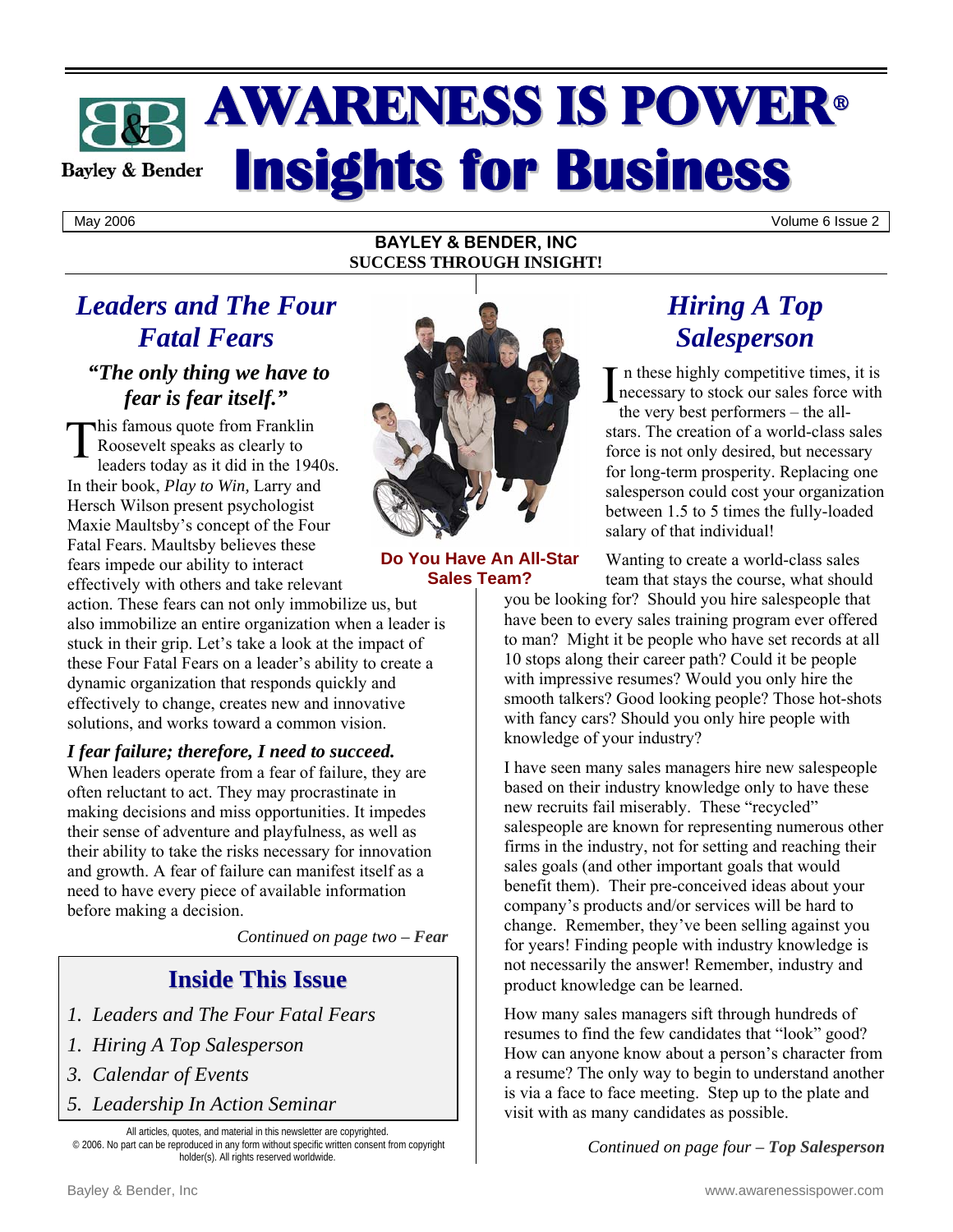#### *Continued from page one – Fear*

Leaders who fear failure can become imaginatively stuck and in the constant mode of finding answers, rather than reframing questions. Their thinking can become polarized into black-and-white or all-ornothing approaches that limit creativity and risktaking.

#### *I fear being wrong; therefore, I must be right.*

For leaders, the fear of being wrong can make it extremely difficult to tolerate members of their management team who challenge their ideas or conclusions. Over time, dissenting voices become quiet and the management team becomes nothing more than a rubber stamp for the leader's thinking. The creativity and imagination of the team is lost to the leader and the business. Ultimately, leaders' fear of being wrong

leads to an increased likelihood that they will be wrong. Leaders who need to be right tend to dominate discussions and attempt to control the thinking of others, rather than see others as resources that can expand their understanding of issues and opportunities.



#### *I fear rejection; therefore, I need to be accepted.*

Fear of rejection makes it difficult for leaders to take a stand and define themselves in situations where relationships feel endangered. Leaders who fear rejection seldom confront the poor performance of subordinates or challenge the thinking of others in a way that promotes lively discussion and debate. These leaders tend to rely exclusively on a consensus decision-making style because they believe it is more important to be liked than respected. Fearing rejection, leaders often try to present themselves in a way that is palatable to everyone, except them. This leads to stress, burnout and lack of confidence. More introverted leaders deal with the fear of rejection by pulling away from relationships and cutting themselves off from the very people with whom they desire connection.

#### *I fear being emotionally uncomfortable; therefore, I need to be comfortable.*

When leaders need emotional comfort, they lack the capacity to remain present and engaged when faced with resistance or anger from others. They tend to avoid emotionally charged discussions, and therefore, miss the opportunity for mutual learning and growth.

The need to avoid emotional discomfort can make the intrinsic loneliness of leadership unbearable.

*Continued on next column –* 

Leaders who attempt to maintain constant emotional comfort become cut off from their own emotions and unable to respond appropriately to the emotions of others. It is almost impossible for leaders to make

difficult decisions when they are paralyzed by the fear of others' emotional responses.



#### *Summary*

When leaders act out of fear, their actions and decisions are guarded and restrictive. These leaders tend to focus on controlling others, rather than managing themselves. The leaders' fears and anxieties are transmitted to their organizations, which creates dependency, indecisiveness and lack of personal responsibility. These shared fears can replace the firm's shared values and lead to ethical lapses, poor and untimely decisions, ineffective communication and dysfunctional relationships. To face and manage these fears, leaders must remain honest with themselves regarding their most prevalent fear and the conditions that are most likely to provoke that fear. Awareness is the first step to self-management, so here are some exercises to help you determine how fear has an impact on your leadership. Choose the exercise that you feel is most beneficial and revealing. Then, try it for a week and see how it adds clarity to your actions.

#### *I fear failure; therefore, I must succeed.*

For the next week, stop twice each day – once at midday and once at the end of the day – and ask yourself the following questions:

- What did I not attempt today because I was afraid I would fail?
- How did I rationalize not trying?
- What was the worst outcome that could have come out of my trying?
- What did not move forward because I did not try?
- What did I learn about myself and my leadership from this experience?

#### *I fear being wrong; therefore, I need to be right.*

For the next week, stop twice each day – once at midday and once at the end of the day – and ask yourself the following questions:

- In what situation did I feel the need to be right or to avoid being wrong?
- How did I respond?
- How did other people respond to me?

*Continued from page two – Fear*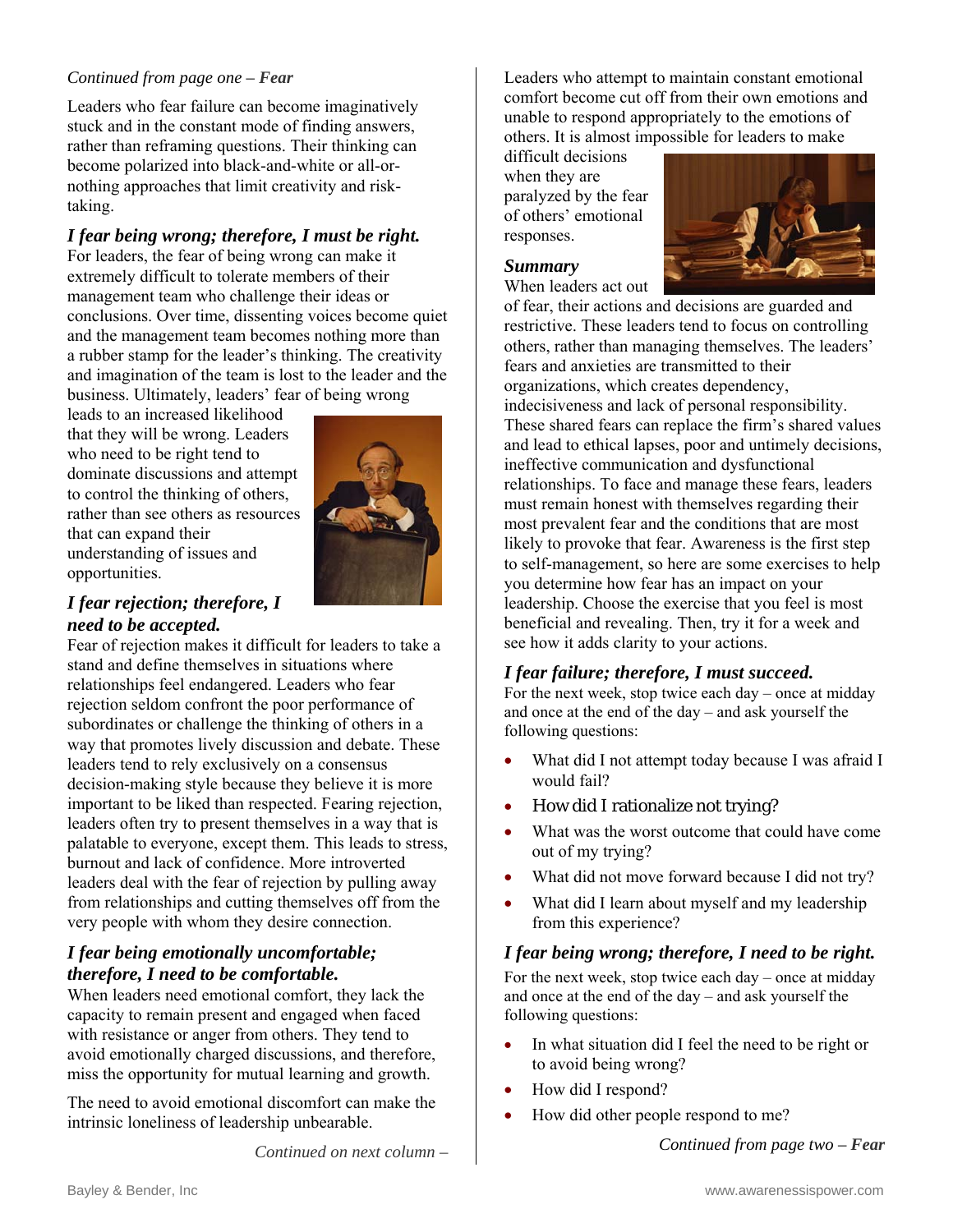#### *Continued from page two – Fear*

- How could I have responded that would have been more useful?
- What did I learn about myself and my leadership from this experience?

#### *I fear rejection; therefore, I need to be accepted.*

For the next week, stop twice each day – once at midday and once at the end of the day – and ask yourself the following questions:

- In what situation did I feel rejected today?
- How did I respond?
- How could I have responded more effectively to stay connected?
- What situation did I avoid today because I was afraid of rejection?
- What was the result of my avoidance?
- How could I have engaged that person?
- What did I learn about myself and my leadership from this experience?

#### *I fear being emotionally uncomfortable; therefore, I need to be comfortable.*

For the next week, stop twice each day – once at midday and once at the end of the day – and ask yourself the following questions:

- What made me emotionally uncomfortable today?
- Why was I uncomfortable?
- What did I do to avoid or eliminate the discomfort?
- What did not get resolved because I avoided discomfort?
- What did I learn about myself and my leadership from this experience?

─ Reprint permission granted by: Cheryl Leitschuh Consulting, 651-398-7151 www.career-future.com , Cheryl@career-future.com

## *Calendar of Events*

#### Public Seminars –

| <b>Session</b>                                                                                                                                                        | Date $(s)$                                                                                           | Location                                                                                                                                                            |
|-----------------------------------------------------------------------------------------------------------------------------------------------------------------------|------------------------------------------------------------------------------------------------------|---------------------------------------------------------------------------------------------------------------------------------------------------------------------|
| Pat & Bob Bender Present<br>- Awareness Is Power®<br>Personal Excellence Seminar                                                                                      | May 10-12, 2006                                                                                      | Serenity at St. Michaels,<br>Maryland                                                                                                                               |
| Pat & Bob Bender and Super<br>Bowl Winning Coach Brian<br>Billick Present - Awareness Is<br>Power <sup>®</sup> Leadership in<br>Action Fxecution & Lessons<br>Learned | June 20, 2006<br>[Limited Space]<br><b>Available - See</b><br>Page 5 for More<br><b>Information1</b> | Partnering with Living<br>Classrooms Foundation,<br>Maritime Park, 1417<br>Thames St, Baltimore, MD<br>[Corner of Thames and<br>Caroline Streets in Fells<br>Point] |
| Pat & Bob Bender Present<br>- Awareness Is Power®<br>Personal Excellence Seminar                                                                                      | Sep 20-22, 2006                                                                                      | Serenity at St. Michaels,<br>Maryland                                                                                                                               |

#### Customized Seminars –

For those companies and Federal Agencies who would like to implement the Awareness Is Power $\circledR$  process throughout their organization, we provide highly-customized seminars for your specific needs to grow your skills and the skills of the people around you, contact Pat Bender personally at 301-439-8317.



### **Meeting Communications**

When answering a question at a meeting, it is important to be specific. Be direct, short, and leave no room for interpretation.

Most of us tend to give a long explanation to set up the actual answer. By then most people have either forgotten the question or you have lost their interest.

If you are specific when answering you can add additional details if needed.

©2006, Sorrell Associates, all rights reserved.



Don't miss next month's issue. Subscribe now!

#### **AWARENESS IS POWER®** *Insights for Business*

2024 Powder Mill Rd Silver Spring, MD 20903  $\blacksquare$  Tel: 301-439-8317 Fax: 301-434-4417

### E-mail:

[aip@awarenessispower.com](mailto: aip@awarenessispower.com)

Visit Our Web Site at: <www.awarenessispower.com>

**12 Issues For Only \$97**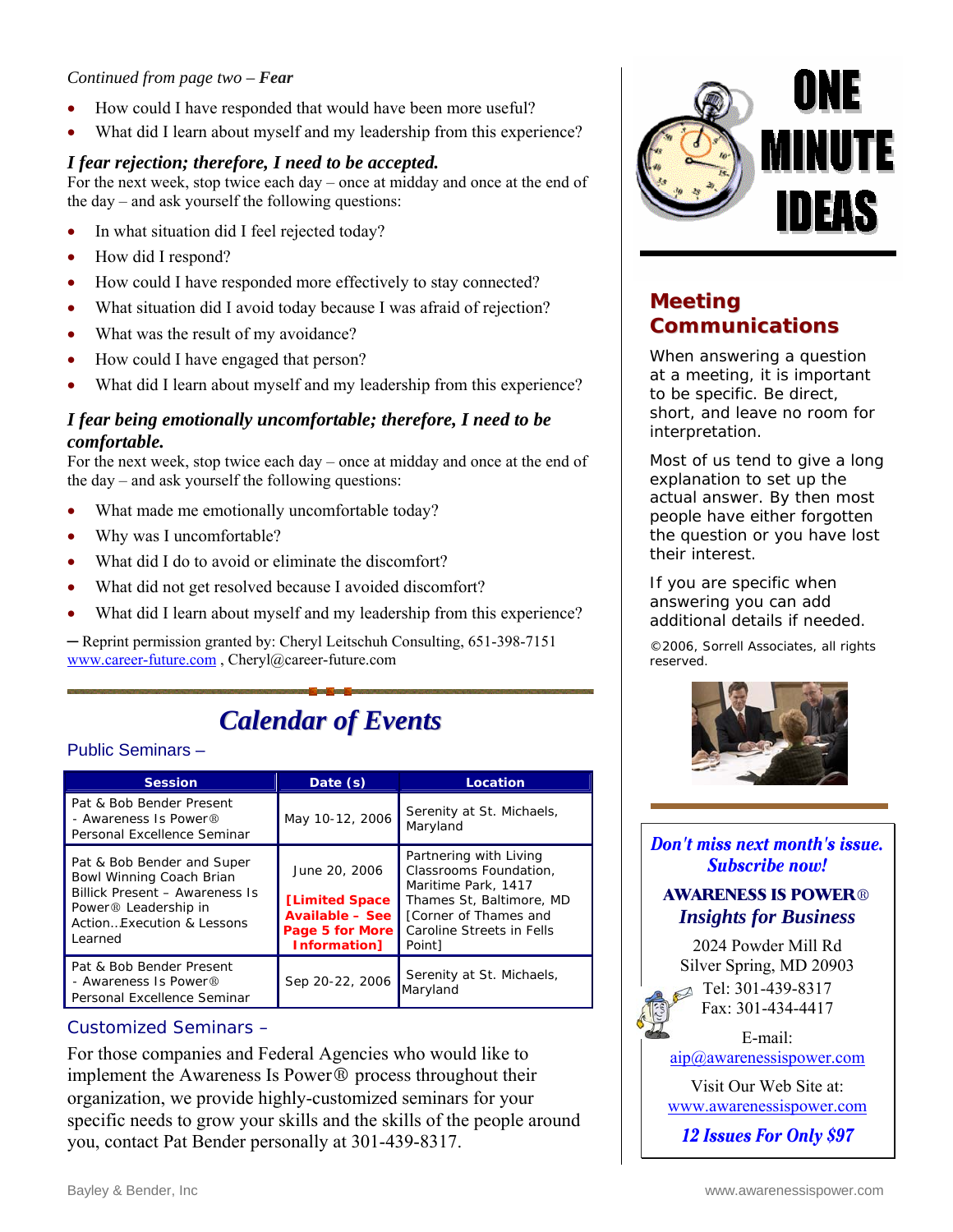#### *Continued from page one – Salesperson*

Use the resume as a starting point for your evaluation only. It has been found that there are substantial misrepresentations on over 75% of all resumes!

How about the sales managers who hire those who have been to all of the latest sales training classes – those who can recite the seven steps of the sales process backwards and forwards in their sleep? These life-long "learners" might be living with the belief that "knowledge is power." Successful salespeople know that "applied" knowledge is power! How many of those that sat through sales training apply the great techniques presented? How many change their sales habits or do anything

differently? How many increase their sales totals on a regular basis just by attending sales seminars? Of course the answer is very few and in fact many simply get confused by the new sales process of the month! This is obviously not the answer!

The only answer that will work in every situation is to

find people with amazing attitudes! Yes, the ones who have a smile on their face – all of the time. The ones who have learned to overcome adversity and succeed, not only in sales, but in life. The people that get along with others and make friends easily – the all-stars who have succeeded in life by creating short and long-range goals and plan to accomplish them through self-motivation.

Where can you find such people? They are everywhere – you just need to uncover them. It is imperative that those in need of good salespeople need to be involved in their communities, knowing as many successful individuals as possible. Join networking groups, letting everyone know that you are always on the lookout for those with great attitude. You may be surprised where you meet your next world-class salesperson – it could be the waiter in your favorite restaurant that is looking for a career change! Constantly being in recruiting mode is a necessity.

How do you know if someone has a great attitude? What impresses you about others?

*Continued on next column –*

That warm, inviting smile is a start.

Those that view the glass as half-full, maintaining a positive outlook will carry a sincere smile. People that you find easy to converse with and are open to deep discussion will be more apt to create long relationships with customers.

Those that have the courage to ask questions will be able to uncover the needs and wants of your client base. People skills are critical to success in sales, much more so than knowledge of your product and

industry.

Another place to look for your next superstar salesperson is in one who has overcome adversity. We



learn much more from failure than we do from success. In your conversations with candidates, ask them about the toughest situations that they've encountered and how they responded. You will pickup many clues as to how they handle and overcome problems.

Last, but certainly not least, is finding salespeople that speak in terms of goal-setting and goal accomplishment. This is an underrated art that allows world-class performers to shine in any endeavor. Find out about candidates dreams and aspirations and ask about their plans to get there. If they can outline their game plan to realize their dreams, you have a winner and great salesperson!

─ Reprint permission granted by Alan Kovitz, Founding Partner, Elevations Unlimited, LLC. alan@elevationsunlimited.us - www.elevationsunlimited.us

The function of leadership is to produce more leaders, not more followers.

─ Ralph Nader

Leadership and learning are indispensable to each other.

─ John F. Kennedy

Leadership is the art of getting someone else to do something you want done because he wants to do it.

─ Dwight D. Eisenhower